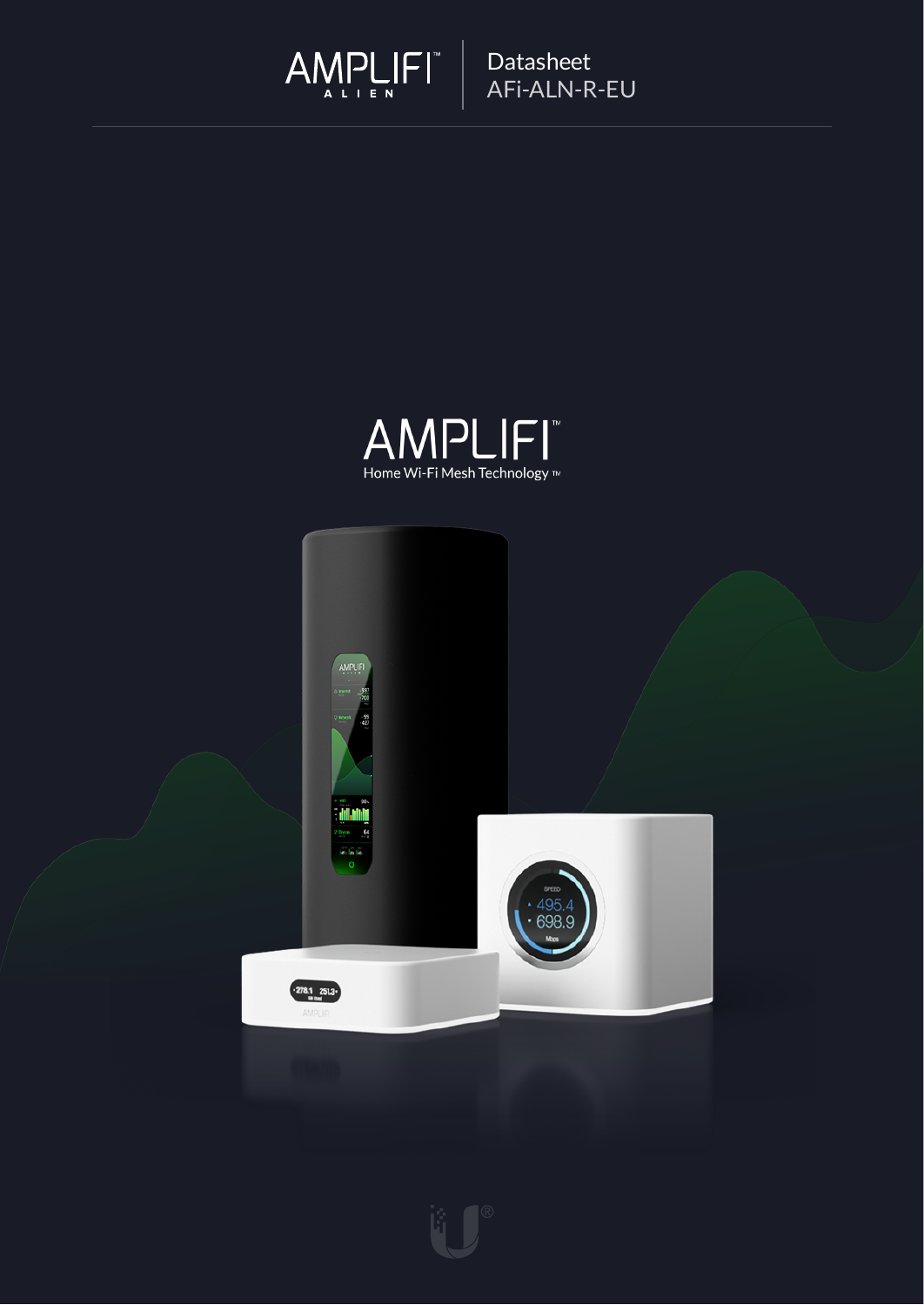## **AmpliFi Alien Router**

With the latest 802.11ax Wi-Fi 6 technology, AmpliFi Alien delivers  $4x$  the overall network capacity and 2x the coverage while reaching true gigabit speeds. It features a dual-band radio with 2.4 GHz and 5 GHz 802.11ax radios optimized for Wi-Fi 6 performance and backwards compatibility with previous Wi-Fi standards.

## **Mechanical**

| <b>Dimensions</b>  | $110 \times 110 \times 250$ mm (4.33 x 4.33 x 9.84") |
|--------------------|------------------------------------------------------|
| Weight             | 1.2 kg (2.65 lb)                                     |
| Enclosure Material | Polycarbonate                                        |

## **Hardware**

| Processor                       | Quad-Core® Cortex® A53 at 2.2 GHz                                                |              |  |
|---------------------------------|----------------------------------------------------------------------------------|--------------|--|
| Memory Information              | 1 GB                                                                             |              |  |
| Management Interface            | AmpliFi Wi-Fi App                                                                |              |  |
| Networking Interface            | (1) 10/100/1000 Mbps RJ45 Ethernet WAN<br>(4) 10/100/1000 Mbps RJ45 Ethernet LAN |              |  |
| Max. Power Consumption          | 35W                                                                              |              |  |
| <b>ESD/EMP Protection</b>       | Air/Contact: ± 24kV                                                              |              |  |
| Power Method                    | Universal AC Input: 100-240VAC, 1A Max., 50/60 Hz                                |              |  |
| Button                          | Factory Reset                                                                    |              |  |
| Display                         | 4.7" Diagonal, 274 x 1268, 279 ppi, G+F Touch, Full Color                        |              |  |
| Haptics                         | Yes                                                                              |              |  |
| Antenna                         | Internal Dual-Band Metal Stamp with 12 Polarity                                  |              |  |
| Antenna Gain                    | 2.4 GHz                                                                          | 3 dBi        |  |
|                                 | 5 GHz                                                                            | 6 dBi        |  |
| Max. TX Power                   | $2.4$ GHz                                                                        | 20 dBm       |  |
|                                 | 5 GHz                                                                            | 36 dBm       |  |
|                                 |                                                                                  |              |  |
| <b>MIMO</b>                     | 2.4 GHz                                                                          | $4 \times 4$ |  |
|                                 | 5 GHz                                                                            | $8 \times 8$ |  |
| Speeds                          | 2.4 GHz                                                                          | 1148 Mbps    |  |
|                                 | 5 GHz                                                                            | 4800 Mbps    |  |
| LED                             | <b>Green Ring</b>                                                                |              |  |
| Operating Temperature (Ambient) | -10 to 45° C (14 to 113° F)                                                      |              |  |
| Operating Humidity              | 5 to 95% Noncondensing                                                           |              |  |
| Certifications                  | CE, FCC, IC                                                                      |              |  |

## **Software**

Wi-Fi Standards Up to Wi-Fi 6 Wi-Fi Functions **MU-MIMO, OFDMA, Tx-Beamforming**